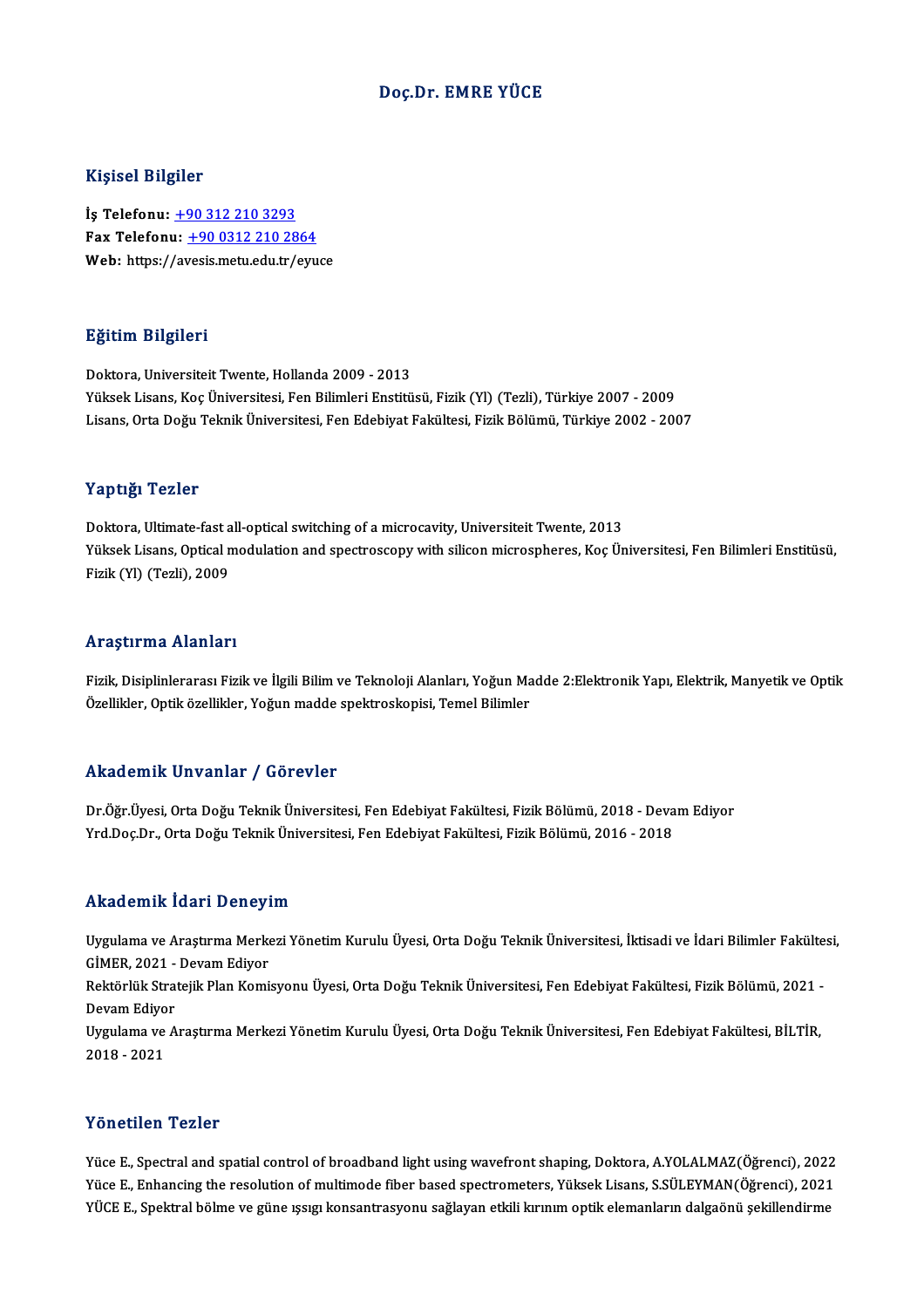destekli tasarımı ve uygulaması: spliconlar, Yüksek Lisans, B.Nezir(Öğrenci), 2020<br>VÜCE E. Delge önü modülasyonu kullanılarak lider ve makine yizyonu isin 3 beyyi YÜCE E., Dalga önü modülasyonu kullanılarak lidar ve makine vizyonu için 3 boyutlu görüntüleme, Yüksek Lisans,<br>C.Anıl(Öğrenci), 2020 destekli tasarımı ve uy<br>YÜCE E., Dalga önü mo<br>Ç.Anıl(Öğrenci), 2020<br>YÜCE E. YEPCİ S. Pres YÜCE E., Dalga önü modülasyonu kullanılarak lidar ve makine vizyonu için 3 boyutlu görüntüleme, Yüksek Lisans,<br>Ç.Anıl(Öğrenci), 2020<br>YÜCE E., YERCİ S., Broadband spectral splitting of light using wavefront shaping, Yüksek Ç.Anıl(Öğrenci), 2020<br>YÜCE E., YERCİ S., Broadband spectral splitting of light using wavefront shaping, Yüksek Lisans, Y.BAŞA<br>KOCAMAN S., YÜCE E., Controlling light inside a multi-mode fiber by wavefront shaping, Yüksek Li YÜCE E., YERCİ S., Broadban<br>KOCAMAN S., YÜCE E., Contr<br>H.İBRAHİM(Öğrenci), 2018<br>YÜCE E. KOCAMAN S. Zara

KOCAMAN S., YÜCE E., Controlling light inside a multi-mode fiber by wavefront shaping, Yüksek Lisans,<br>H.İBRAHİM(Öğrenci), 2018<br>YÜCE E., KOCAMAN S., Zero-n gap design via modulation of hexagonal photonic crystal lattice, Yü H.İBRAHİM(Öğrenci), 2018<br>YÜCE E., KOCAMAN S., Zerc<br>S.MORADI(Öğrenci), 2017

# S.MORADI(Öğrenci), 2017<br>SCI, SSCI ve AHCI İndekslerine Giren Dergilerde Yayınlanan Makaleler

- CI, SSCI ve AHCI İndekslerine Giren Dergilerde Yayınlanan Makaleler<br>I. Laser Photochemical Nanostructuring of Silicon for Surface Enhanced Raman Spectroscopy Laser Photochemical Nanostructuring of Silicon for Surface Photochemical Nanostructuring of Silicon for Surface<br>Akbıyık A., Avishan N., Demirtaş Ö., Demir A. K., Yüce E., Bek A. Laser Photochemical Nanostructuring of Silicon for Surface Enhanced Raman Spokhyk A., Avishan N., Demirtaş Ö., Demir A. K. , Yüce E., Bek A.<br>ADVANCED OPTICAL MATERIALS, cilt.2200114, ss.1-9, 2022 (SCI İndekslerine Giren De Akbıyık A., Avishan N., Demirtaş Ö., Demir A. K. , Yüce E., Bek A.<br>ADVANCED OPTICAL MATERIALS, cilt.2200114, ss.1-9, 2022 (SCI İndel<br>II. Comprehensive deep learning model for 3D color holography<br>Yolalmaz A., YÜCE E. ADVANCED OPTICAL MATERIALS, cilt.2200114, ss.1-9, 2022 (SCI Indekslerine Giren Dergi) Comprehensive deep learning model for 3D color holography<br>Yolalmaz A., YÜCE E.<br>SCIENTIFIC REPORTS, cilt.12, sa.1, 2022 (SCI İndekslerine Giren Dergi)<br>Huhnid design of anestral aplittars and sonsantrators of light f Yolalmaz A., YÜCE E.<br>SCIENTIFIC REPORTS, cilt.12, sa.1, 2022 (SCI indekslerine Giren Dergi)<br>III. Hybrid design of spectral splitters and concentrators of light for solar cells using iterative search<br>and navigal patyonks SCIENTIFIC REPORTS, ci<br>Hybrid design of spee<br>and neural networks<br>Yolalmar A, VÜCE E Hybrid design of s<br>and neural netwol<br>Yolalmaz A., YÜCE E.<br>PHOTONICS AND NA and neural networks<br>Yolalmaz A., YÜCE E.<br>PHOTONICS AND NANOSTRUCTURES-FUNDAMENTALS AND APPLICATIONS, cilt.48, 2022 (SCI İndekslerine Giren<br>Dergi) Yolalm<br>PHOTO<br>Dergi)<br>Active PHOTONICS AND NANOSTRUCTURES-FUNDAMENTALS AND APPLICATIONS, cilt.48, 2022 (SCI Indeksl<br>Dergi)<br>IV. Actively tunable photonic crystal-based switch via plasmon-analog of index enhancement<br>VICE E Artrin 7, SAHIN B, BEK A, TASC Dergi)<br><mark>Actively tunable photonic crystal-based swi</mark><br>YÜCE E., Artvin Z., ŞAHİN R., BEK A., TAŞGIN M. E.<br>Annlied Physiss Letters silt 110, sa 21, 2021.(SCL Actively tunable photonic crystal-based switch via plasmon-analog<br>PÜCE E., Artvin Z., ŞAHİN R., BEK A., TAŞGIN M. E.<br>Applied Physics Letters, cilt.119, sa.21, 2021 (SCI İndekslerine Giren Dergi)<br>Spectral splitting and sens YÜCE E., Artvin Z., ŞAHİN R., BEK A., TAŞGIN M. E.<br>Applied Physics Letters, cilt.119, sa.21, 2021 (SCI İndekslerine Giren Dergi)<br>V. Spectral splitting and concentration of broadband light using neural networks<br>Velalmaz A. Applied Physics Letter<br>Spectral splitting<br>Yolalmaz A., YÜCE E.<br>APL PHOTONICS silt Spectral splitting and concentration of broadband light u<br>Yolalmaz A., YÜCE E.<br>APL PHOTONICS, cilt.6, sa.4, 2021 (SCI İndekslerine Giren Dergi)<br>Wayefront shaning assisted design of spectral splitters at Yolalmaz A., YÜCE E.<br>APL PHOTONICS, cilt.6, sa.4, 2021 (SCI İndekslerine Giren Dergi)<br>VI. Wavefront shaping assisted design of spectral splitters and solar concentrators<br>C<sup>ilN P. N.</sub> VüCE E</sup> APL PHOTONICS, ci<br>Wavefront shapi:<br>GÜN B. N. , YÜCE E.<br>SCIENTIEIC PEPOP Wavefront shaping assisted design of spectral splitters and solutions and solutions of the SCIENTIFIC REPORTS, cilt.11, sa.1, 2021 (SCI İndekslerine Giren Dergi) GÜN B. N. , YÜCE E.<br>SCIENTIFIC REPORTS, cilt.11, sa.1, 2021 (SCI İndekslerine Giren Dergi)<br>VII. Effective bandwidth approach for the spectral splitting of solar spectrum using diffractive optical<br>claments SCIENTIFI<br>Effective<br>elements<br>Volalmar A Effective bandwid<br>elements<br>Yolalmaz A., YÜCE E.<br>OPTICS EVPPESS. Gil elements<br>Yolalmaz A., YÜCE E.<br>OPTICS EXPRESS, cilt.28, sa.9, ss.12911-12921, 2020 (SCI İndekslerine Giren Dergi)<br>Adantiya Cantral of Nasklasa States in a Photonis Crystal Wayogyida Yolalmaz A., YÜCE E.<br>OPTICS EXPRESS, cilt.28, sa.9, ss.12911-12921, 2020 (SCI Indekslerine Giren Dergi)<br>VIII. Adaptive Control of Necklace States in a Photonic Crystal Waveguide<br>Yuce E., Lian J., Sokolov S., Bertolotti J., OPTICS EXPRESS, cilt.28, sa.9, ss.12911-12921, 2020 (SCI Indekslerine Giren Dergi)<br>Adaptive Control of Necklace States in a Photonic Crystal Waveguide<br>Yuce E., Lian J., Sokolov S., Bertolotti J., Combrie S., Lehoucq G., De Adaptive Control of Necklace States in a Photonic Crystal Wavegu<br>Yuce E., Lian J., Sokolov S., Bertolotti J., Combrie S., Lehoucq G., De Rossi A.,<br>ACS PHOTONICS, cilt.5, ss.3984-3988, 2018 (SCI İndekslerine Giren Dergi)<br>Fa IX. Fano lines in the reflection spectrum of directly coupled systems of waveguides and cavities: ACS PHOTONICS, cilt.5, ss.3984-3988, 2018 (SCI İndekslerine Giren Dergi)<br>Fano lines in the reflection spectrum of directly coupled systems of<br>Measurements, modeling, and manipulation of the Fano asymmetry<br>Lian L. Sakalay S Fano lines in the reflection spectrum of directly coup<br>Measurements, modeling, and manipulation of the Far<br>Lian J., Sokolov S., Yuce E., Combrie S., De Rossi A., Mosk A. P.<br>PHYSICAL PEVIEW A. silt 06, sp.2, 2017 (SCL Indek Measurements, modeling, and manipulation of the Fano asymn<br>Lian J., Sokolov S., Yuce E., Combrie S., De Rossi A., Mosk A. P.<br>PHYSICAL REVIEW A, cilt.96, sa.3, 2017 (SCI İndekslerine Giren Dergi)<br>Tuning out disorder indused Lian J., Sokolov S., Yuce E., Combrie S., De Rossi A., Mosk A. P.<br>PHYSICAL REVIEW A, cilt.96, sa.3, 2017 (SCI Indekslerine Giren Dergi)<br>X. Tuning out disorder-induced localization in nanophotonic cavity arrays<br>Sokolov S. J PHYSICAL REVIEW A, cilt.96, sa.3, 2017 (SCI Indekslerine Giren Dergi)<br>Tuning out disorder-induced localization in nanophotonic cavity arrays<br>Sokolov S., Lian J., YÜCE E., Combrie S., DE ROSSI A., Mosk A. P.<br>OPTICS EXPRESS, Tuning out disorder-induced localization in nanophotonic cavity arrays<br>Sokolov S., Lian J., YÜCE E., Combrie S., DE ROSSİ A., Mosk A. P.<br>OPTICS EXPRESS, cilt.25, sa.5, ss.4598-4606, 2017 (SCI İndekslerine Giren Dergi)<br>Meas Sokolov S., Lian J., YÜCE E., Combrie S., DE ROSSİ A., Mosk A. P.<br>OPTICS EXPRESS, cilt.25, sa.5, ss.4598-4606, 2017 (SCI İndekslerine Giren Dergi)<br>XI. Measurement of the profiles of disorder-induced localized resonances in OPTICS EXPRESS, cilt.25, sa.5, ss<br>Measurement of the profile<br>waveguides by local tuning<br>Lian L Sekeley S, Vyce E, COM
	-

waveguides by local tuning<br>Lian J., Sokolov S., Yuce E., COMBRİÉ S., De Rossi A., Mosk A. P.

OPTICSEXPRESS, cilt.24, sa.19, ss.21939-21947,2016 (SCI İndekslerineGirenDergi)

XII. Optimal all-optical switching of a microcavity resonance in the telecom range using the electronic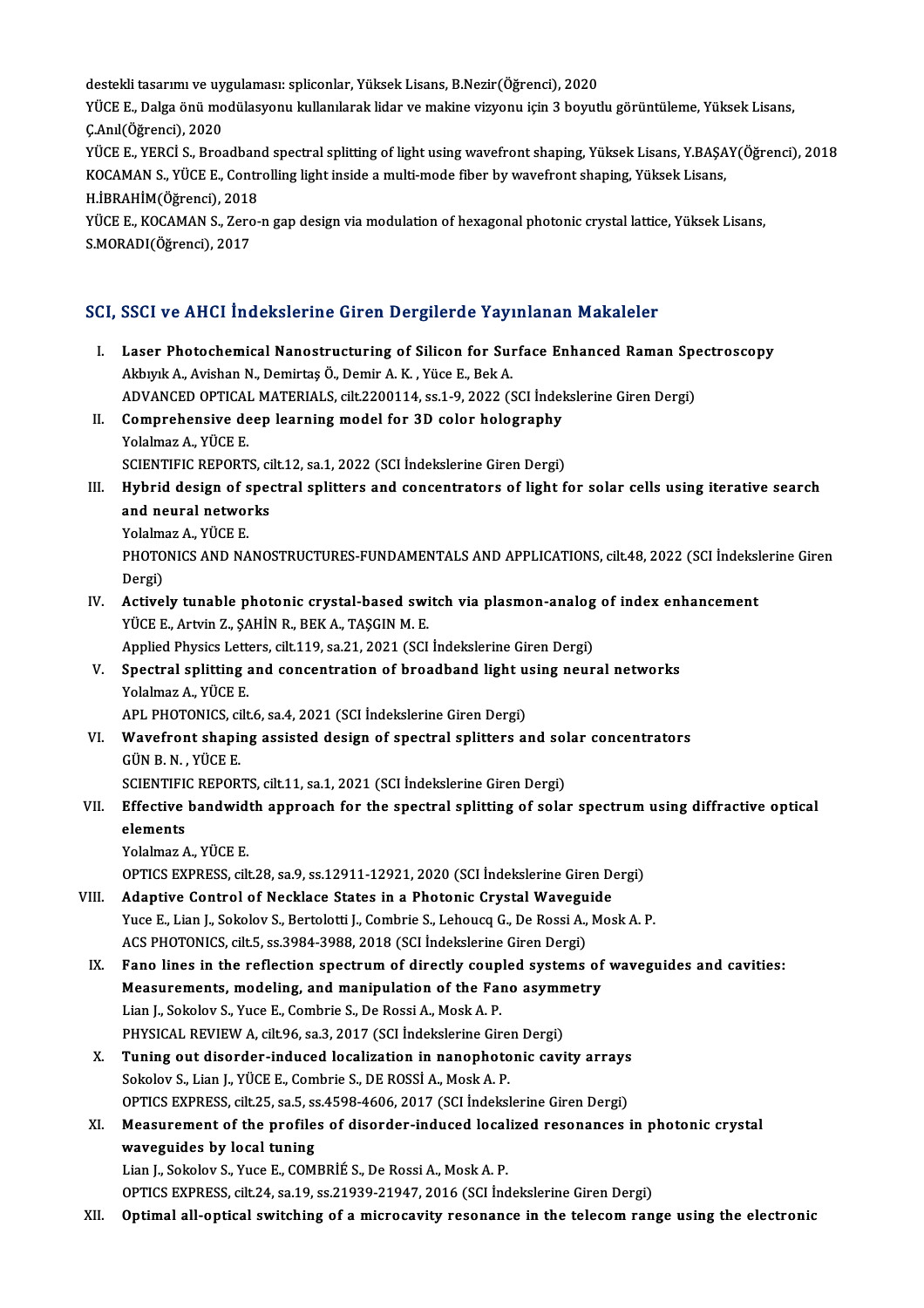|        | Kerr effect                                                                                                          |
|--------|----------------------------------------------------------------------------------------------------------------------|
|        | Yuce E., CTISTIS G., CLAUDON J., GÉRARD J., Vos W. L.                                                                |
|        | OPTICS EXPRESS, cilt.24, sa.1, ss.239-253, 2016 (SCI Indekslerine Giren Dergi)                                       |
| XIII.  | Dispersion of coupled mode-gap cavities                                                                              |
|        | LIAN J., SOKOLOV S., Yuce E., COMBRIÉ S., De Rossi A., Mosk A. P.                                                    |
|        | OPTICS LETTERS, cilt.40, sa.19, ss.4488-4491, 2015 (SCI İndekslerine Giren Dergi)                                    |
| XIV.   | Femtosecond-scale switching based on excited free-carriers                                                           |
|        | SİVAN Y., CTİSTİS G., Yuce E., Mosk A. P.                                                                            |
|        | OPTICS EXPRESS, cilt.23, sa.12, ss.16416-16428, 2015 (SCI Indekslerine Giren Dergi)                                  |
| XV.    | Local thermal resonance control of GaInP photonic crystal membrane cavities using ambient gas                        |
|        | cooling                                                                                                              |
|        | Sokolov S., LIAN J., Yuce E., COMBRIÉ S., LEHOUCQ G., De Rossi A., Mosk A. P.                                        |
|        | APPLIED PHYSICS LETTERS, cilt.106, sa.17, 2015 (SCI İndekslerine Giren Dergi)                                        |
| XVI.   | Dynamical electrical tuning of a silicon microsphere: used for spectral mapping of the optical                       |
|        | resonances                                                                                                           |
|        | Yuce E., Gürlü O., Thursby G. J., Serpenguzel A.                                                                     |
|        | APPLIED OPTICS, cilt.53, sa.27, ss.6181-6184, 2014 (SCI Indekslerine Giren Dergi)                                    |
| XVII.  | Differential ultrafast all-optical switching of the resonances of a micropillar cavity                               |
|        | THYRRESTRUP H., Yuce E., CTISTIS G., CLAUDON J., Vos W. L., GÉRARD J.                                                |
|        | APPLIED PHYSICS LETTERS, cilt.105, sa.11, 2014 (SCI Indekslerine Giren Dergi)                                        |
| XVIII. | Polarization behavior of elastic scattering from a silicon microsphere coupled to an optical fiber                   |
|        | Murib M. S., Yuce E., Gürlü O., Serpenguzel A.                                                                       |
|        | PHOTONICS RESEARCH, cilt.2, sa.2, ss.45-50, 2014 (SCI İndekslerine Giren Dergi)                                      |
| XIX.   | All-optical switching of a microcavity repeated at terahertz rates                                                   |
|        | Yuce E., CTİSTİS G., CLAUDON J., Dupuy E., Buijs R. D., de Ronde B., Mosk A. P., GÉRARD J., Vos W. L.                |
|        | OPTICS LETTERS, cilt.38, sa.3, ss.374-376, 2013 (SCI İndekslerine Giren Dergi)                                       |
| XX.    | Competition between electronic Kerr and free-carrier effects in an ultimate-fast optically switched                  |
|        | semiconductor microcavity                                                                                            |
|        | Yuce E., CTISTIS G., CLAUDON J., DUPUY E., Boller K. J., GÉRARD J., Vos W. L.                                        |
|        | JOURNAL OF THE OPTICAL SOCIETY OF AMERICA B-OPTICAL PHYSICS, cilt.29, sa.9, ss.2630-2642, 2012 (SCI                  |
|        | İndekslerine Giren Dergi)                                                                                            |
| XXI.   | On the pathway of photoexcited electrons: probing photon-to-electron and photon-to-phonon                            |
|        | conversions in silicon by ATR-IR<br>KARABUDAK E., Yuce E., SCHLAUTMANN S., Hansen O., Mul G., Gardeniers H. (. G. E. |
|        | PHYSICAL CHEMISTRY CHEMICAL PHYSICS, cilt.14, sa.31, ss.10882-10885, 2012 (SCI Indekslerine Giren Dergi)             |
| XXII.  | Geometrically enhanced morphology-dependent resonances of a dielectric sphere                                        |
|        | Demir A., Yuce E., Serpenguzel A., Lock J. A.                                                                        |
|        | APPLIED OPTICS, cilt.50, sa.36, ss.6652-6656, 2011 (SCI Indekslerine Giren Dergi)                                    |
| XXIII. | Addendum Ultimate fast optical switching of a planar microcavity in the telecom wavelength range                     |
|        | Appl Phys Lett 98 161114 2011                                                                                        |
|        | CTISTIS G., YÜCE E., HARTSUIKER A., CLAUDON J., MAELA B., GÉRARD J., WILLEM L V.                                     |
|        | Applied Physics Letters, cilt.99, ss.199901, 2011 (SSCI İndekslerine Giren Dergi)                                    |
| XXIV.  | Ultimate fast optical switching of a planar microcavity in the telecom wavelength range                              |
|        | Ctistis G., Yuce E., HARTSUİKER A., Claudon J., Bazin M., Gerard J., Vos W. L.                                       |
|        | APPLIED PHYSICS LETTERS, cilt 98, sa.16, 2011 (SCI İndekslerine Giren Dergi)                                         |
| XXV.   | <b>Optical Modulation With Silicon Microspheres</b>                                                                  |
|        | Yuce E., Gurlu O., Serpenguzel A.                                                                                    |
|        | IEEE PHOTONICS TECHNOLOGY LETTERS, cilt.21, sa.20, ss.1481-1483, 2009 (SCI İndekslerine Giren Dergi)                 |
|        |                                                                                                                      |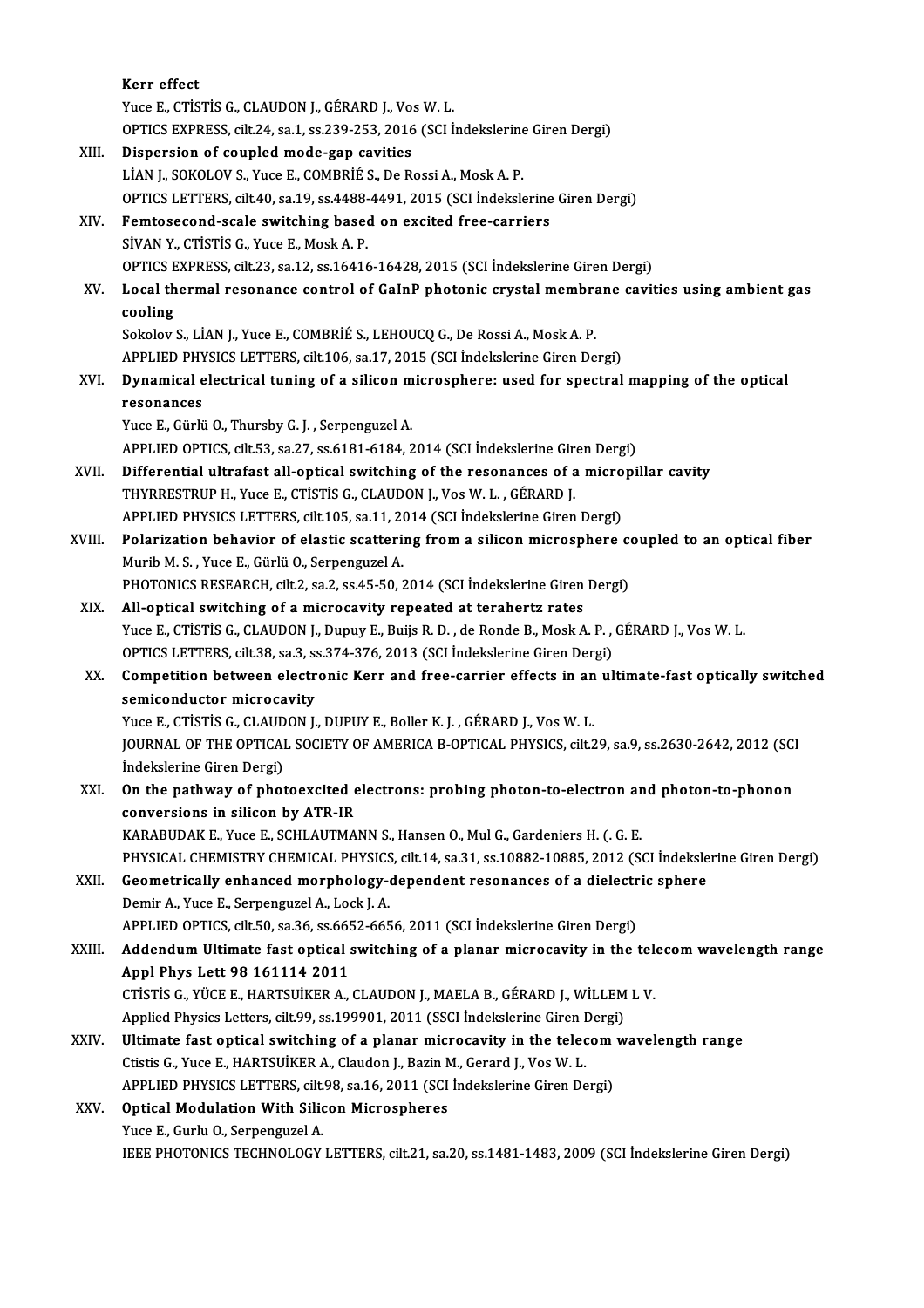# Diğer Dergilerde Yayınlanan Makaleler

Iger Dergilerde Yayınlanan Makaleler<br>I. Nonlinear frequency conversion of light inside a microcavity<br>VÜCE E r<br>Donline<br>YÜCE E.<br>TUPKE! Nonlinear frequency conversion of light inside a microcavity<br>YÜCE E.<br>TURKISH JOURNAL OF PHYSICS, cilt.43, sa.2, ss.221-227, 2019 (ESCI İndekslerine Giren Dergi)<br>Preadband apestral aplitting of ubite light via 2D diffrestiv YÜCE E.<br>TURKISH JOURNAL OF PHYSICS, cilt.43, sa.2, ss.221-227, 2019 (ESCI İndekslerine Giren I<br>II. Broadband spectral splitting of white light via 2D diffractive optical elements<br>Pecay V. Vüce F TURKISH JOURN.<br><mark>Broadband spe</mark><br>Başay Y., Yüce E.<br>Turkish Journal II. Broadband spectral splitting of white light via 2D diffractive optical elements<br>Başay Y., Yüce E.<br>Turkish Journal of Physics, cilt.42, ss.501-508, 2018 (Diğer Kurumların Hakemli Dergileri) Hakemli Kongre / Sempozyum Bildiri Kitaplarında Yer Alan Yayınlar akemli Kongre / Sempozyum Bildiri Kitaplarında Yer Alan Yayınlar<br>I. Deep learning-based spectral splitting and concentration of broadband light for solar cells<br>Applications ann reaga<br>Deep learnin<br>applications<br><sup>Vololmoz A.</sup> Vi Deep learning-ba:<br>applications<br>Yolalmaz A., Yüce E.<br>PVCON2020 Ankar applications<br>Yolalmaz A., Yüce E.<br>PVCON2020, Ankara, Türkiye, 1 - 03 Temmuz 2020, ss.39 Yolalmaz A., Yüce E.<br>PVCON2020, Ankara, Türkiye, 1 - 03 Temmuz 2020, ss.39<br>II. Control of spatial phase empowering spectral splitting and concentration of solar spectrum<br>Cün B.N., Yüce E PVCON2020, Anka<br>Control of spatia<br>Gün B. N. , Yüce E.<br>PVCON 2020, Ank Control of spatial phase empowering spectral splitting a<br>Gün B. N. , Yüce E.<br>PVCON 2020, Ankara, Türkiye, 30 Kasım - 02 Aralık 2020, ss.39<br>Single Stan Bariadia Phataelestrashemisel Texturing ef t Gün B. N. , Yüce E.<br>PVCON 2020, Ankara, Türkiye, 30 Kasım - 02 Aralık 2020, ss.39<br>III. Single-Step Periodic Photoelectrochemical Texturing of Silicon for Photovoltaics Avishan N., Akbıyık A., YÜCE E., BEK A. Single-Step Periodic Photoelectrochemical Texturing of Silicon for Photovoltaics<br>Avishan N., Akbıyık A., YÜCE E., BEK A.<br>37th European Photovoltaic Solar Energy Conference and Exhibition, 7 - 11 Eylül 2020, ss.549-553<br>Deep IV. Deep learning-based image transmission through a multi-modefiber<br>Kürekçi Ş., Odabaş E., Temur T., Afshari G., YÜCE E. 37th European Photovoltaic Solar Energy Confere<br>Deep learning-based image transmission thr<br>Kürekçi Ş., Odabaş E., Temur T., Afshari G., YÜCE E.<br>SPIE Photoniss Europe 2020, 6, 10 Nisar 2020, s Deep learning-based image transmission through a mu<br>Kürekçi Ş., Odabaş E., Temur T., Afshari G., YÜCE E.<br>SPIE Photonics Europe, 2020, 6 - 10 Nisan 2020, cilt.1135126<br>Angle independent diffuestive entisel elemente for effic Kürekçi Ş., Odabaş E., Temur T., Afshari G., YÜCE E.<br>SPIE Photonics Europe, 2020, 6 - 10 Nisan 2020, cilt.1135126<br>V. Angle-independent diffractive optical elements for efficient solar energy conversion<br>Volalmaz A. Vüce E. SPIE Photonics Euro<br><mark>Angle-independer</mark><br>Yolalmaz A., Yüce E.<br>Photonics for Solar Angle-independent diffractive optical elements for efficient solar energy conver<br>Yolalmaz A., Yüce E.<br>Photonics for Solar Energy Systems VIII 2020, None, Fransa, 6 - 10 Nisan 2020, cilt.11366<br>Deep learning based image tran Yolalmaz A., Yüce E.<br>Photonics for Solar Energy Systems VIII 2020, None, Fransa, 6 - 10 Nisan 2020, cilt.11366<br>VI. Deep learning-based image transmission through a multi-mode fiber KÜREKCİ Ş., Temur A.T., Odabas M.E., Afshari G., YÜCE E. Unconventional Optical Imaging II 2020, Virtual, Online, Fransa, 6 - 10 Nisan 2020, cilt.11351 VII. Deep Learning Image Transmission Through a Multi-mode Fiber KürekciŞ.,TemurA.T. ,OdabaşM.E. ,YüceE. 21. Ulusal Optik, Elektro-Optik ve Fotonik Çalıştayı, İstanbul, Türkiye, 06 Eylül 2019 Kürekci Ș., Temur A. T. , Odabaș M. E. , Yüce E.<br>21. Ulusal Optik, Elektro-Optik ve Fotonik Çalıştayı, İstanbul, Türkiye, 06 Eylül 2<br>21. Broadband Spectral Splitting of Light Using a Spatial Light Modulator<br>6. Cün B. N. Vü 21. Ulusal Optik, El<br>Broadband Spec<br>Gün B. N. , Yüce E.<br>21. Ulusal Optik, El Broadband Spectral Splitting of Light Using a Spatial Light Modulator<br>Gün B. N. , Yüce E.<br>21. Ulusal Optik, Elektro-Optik ve Fotonik Çalıştayı, İstanbul, Türkiye, 06 Eylül 2019, ss.85<br>Designa of diffrastive entisal element Gün B. N. , Yüce E.<br>21. Ulusal Optik, Elektro-Optik ve Fotonik Çalıştayı, İstanbul, Türkiye, 06 Eylü<br>IX. Designs of diffractive optical elements for solar energy harvesting<br>Yolalmaz A., Yüce E. 21. Ulusal Optik, Elel<br>Designs of diffrac<br>Yolalmaz A., Yüce E.<br>Eth International Co Designs of diffractive optical elements for solar energy harvesting<br>Yolalmaz A., Yüce E.<br>5th International Conference on Power Generation Systems and Renewable Energy Technologies, PGSRET 2019,<br>Istanbul Türkiye 26, 27 Ağus Yolalmaz A., Yüce E.<br>5th International Conference on Power<br>İstanbul, Türkiye, 26 - 27 Ağustos 2019<br>Fosusing Licht Through Sosttoring 5th International Conference on Power Generation<br>
Istanbul, Türkiye, 26 - 27 Ağustos 2019<br>
X. Focusing Light Through Scattering Medium<br>
Vünelyi S. Vesil G. Afebani G. Tabak M. Vüsa E. İstanbul, Türkiye, 26 - 27 Ağustos 2019<br>Focusing Light Through Scattering Mediu<br>Kürekci Ş., Yeşil C., Afshari G., Tabak M., Yüce E.<br>20 Hlusal Ontik Flektre Ontik ve Estanik Cakst Focusing Light Through Scattering Medium<br>Kürekci Ş., Yeşil C., Afshari G., Tabak M., Yüce E.<br>20. Ulusal Optik, Elektro-Optik ve Fotonik Çalıştayı, Ankara, Türkiye, 14 Ağustos 2018<br>Deen Jearning algorithm annlied to daily s Kürekci Ș., Yeşil C., Afshari G., Tabak M., Yüce E.<br>20. Ulusal Optik, Elektro-Optik ve Fotonik Çalıştayı, Ankara, Türkiye, 14 Ağustos :<br>XI. Deep learning algorithm applied to daily solar irradiation estimations<br>Akbaba E. C 20. Ulusal Optik, Elektro-Optik ve Fo<br>Deep learning algorithm applied<br>Akbaba E. C. , Yüce E., Akinoglu B. G.<br>Eth International Benewable and Su <mark>Deep learning algorithm applied to daily solar irradiation estimations</mark><br>Akbaba E. C. , Yüce E., Akinoglu B. G.<br>6th International Renewable and Sustainable Energy Conference, IRSEC 2018, Rabat, Fas, 5 - 08 Aralık 2018<br>Inve Akbaba E. C. , Yüce E., Akinoglu B. G.<br>6th International Renewable and Sustainable Energy Conference, IRSEC 2018, Rabat, Fas, 5 - 08 Aralık 2018<br>XII. Investigation of Spectral Splitting and Solar Concentration using Diffra **6th International<br>Investigation of<br>Oblique Angles<br>Vüce E. Basay V** XII. Investigation of Spectral Splitting and Solar Concentration using Diffractive Optical Elements at Oblique Angles<br>Oblique Angles<br>Yüce E., Başay Y., Gün B. N. PVCON2018,Ankara,Türkiye,4 -06Haziran2018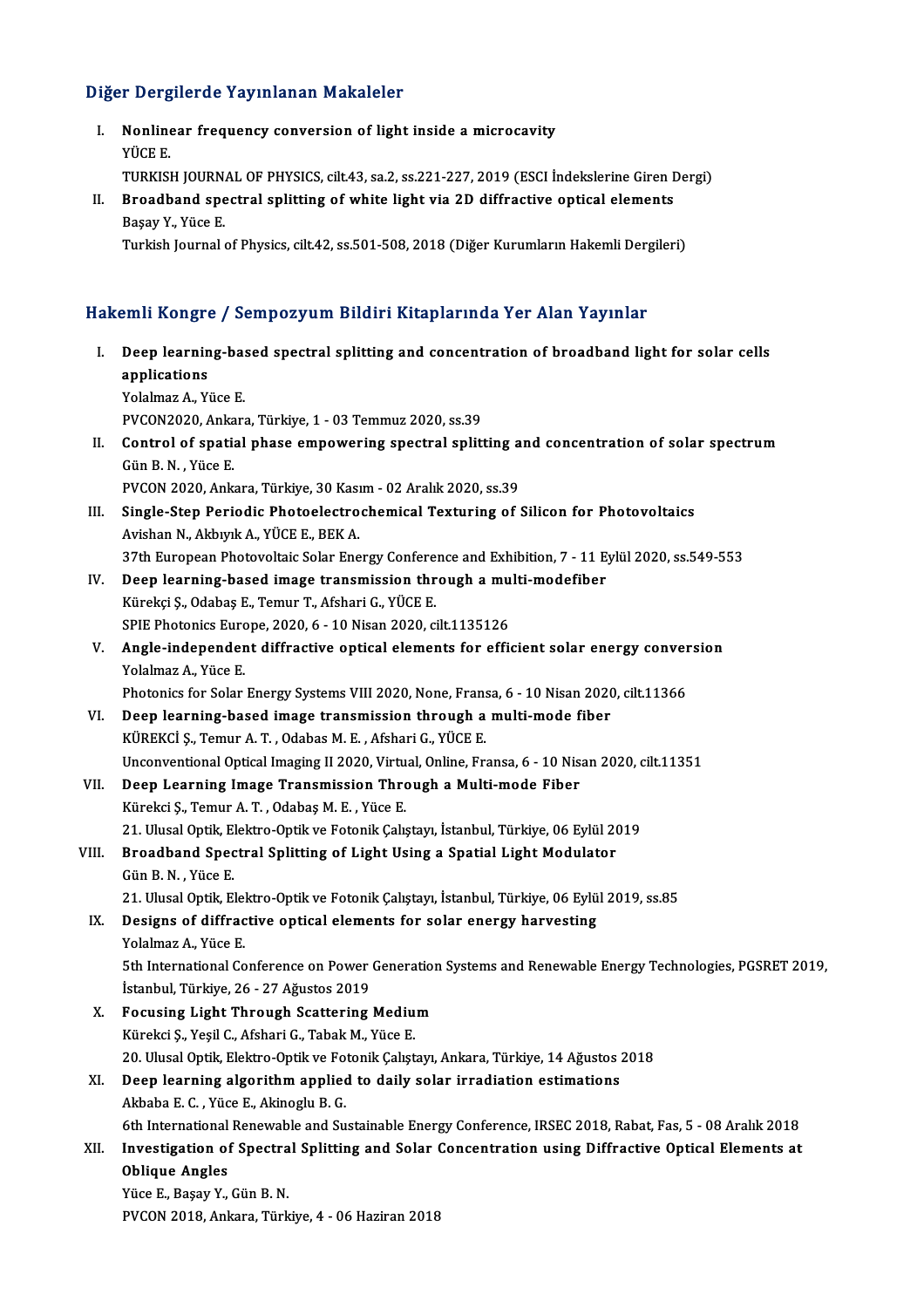| XIII.  | <b>Tailoring Spontaneous Emission</b>                                                                                                                 |
|--------|-------------------------------------------------------------------------------------------------------------------------------------------------------|
|        | YÜCE E.                                                                                                                                               |
|        | Türk Fizik Derneği 33. Uluslararası Fizik Kongresi, 6 - 10 Eylül 2017                                                                                 |
| XIV.   | Yarı İletken Yapıların ve Işığın Programlanması                                                                                                       |
|        | YÜCE E.                                                                                                                                               |
|        | YMF22, Ankara, Türkiye, 16 Aralık 2016                                                                                                                |
| XV.    | <b>Programmable Photonics</b>                                                                                                                         |
|        | <b>YÜCE E</b>                                                                                                                                         |
|        | Fotonik 2016, 18. Ulusal Optik, Elektro-Optik ve Fotonik Çalıştayı, Ankara, Türkiye, 23 Eylül 2016                                                    |
| XVI.   | Frequency dependent dynamics of semiconductor microcavities under ultrafast carrier switching                                                         |
|        | Ctistis G., YÜCE E., Julien C., Allard P M., Gerard J., Vos W. L.                                                                                     |
|        | 2013 Conference on Lasers Electro-Optics Europe International Quantum Electronics Conference CLEO<br>EUROPE/IQEC, Munich, Germany, 12 - 16 Mayıs 2013 |
| XVII.  | All-optical Switching of a Microcavity Repeated at Terahertz Clock Rates                                                                              |
|        | YÜCE E., Ctistis G., Claudon J., Dupuy E., Buijs R. D., de Ronde B., Mosk A. P., Gerard J., Vos W. L.                                                 |
|        | Conference on Lasers and Electro-Optics Europe & International Quantum Electronics Conference (CLEO/Europe-                                           |
|        | IQEC), Munich, Almanya, 12 - 16 Mayıs 2013                                                                                                            |
| XVIII. | Competition between electronic Kerr and free carrier effects in an ultimate fast switched                                                             |
|        | semiconductor microcavity                                                                                                                             |
|        | YÜCE E., Ctistis G., Claudon J., Bazin M., Jean-Michel G., Vos W. L.                                                                                  |
|        | 2011 Conference on Lasers and Electro-Optics Europe and 12th European Quantum Electronics Conference (CLEO                                            |
|        | EUROPE/EQEC), Munich, Germany, 22 - 26 Mayıs 2011                                                                                                     |
| XIX.   | Q-factor dependent Kerr switching of semiconductor microcavities                                                                                      |
|        | YÜCE E., Georgios C., Julien C., Maela B., Jean-Michel G., Willem L V.                                                                                |
|        | 2011 Conference on Lasers and Electro-Optics Europe and 12th European Quantum Electronics Conference (CLEO                                            |
|        | EUROPE/EQEC), Munich, Germany, 22 - 26 Mayıs 2011                                                                                                     |
| XX.    | Ultimate fast optical switching of a semiconductor photonic microcavity                                                                               |
|        | Ctistis G., YÜCE E., Alex H., Maela B., Julien C., Jean-Michel G., Willem L V.                                                                        |
|        | 2011 Conference on Lasers and Electro-Optics Europe and 12th European Quantum Electronics Conference (CLEO                                            |
|        | EUROPE/EQEC), Munich, Germany, 22 - 26 Mayıs 2011                                                                                                     |
| XXI.   | Near-Infrared Resonant Cavity Enhanced Silicon Microsphere Photodetector                                                                              |
|        | Murib M. S., Yuce E., GÜRLÜ O., SERPENGÜZEL A.                                                                                                        |
|        | Conference on Photonic Materials, Devices and Applications III, Dresden, Almanya, 4 - 06 Mayıs 2009, cilt.7366                                        |
| XXII.  | Silicon microspheres for optical modulation applications                                                                                              |
|        | Yuce E., Murib M. S., GÜRLÜ O., SERPENGÜZEL A.                                                                                                        |
|        | Conference on Photonic Materials, Devices and Applications III, Dresden, Almanya, 4 - 06 Mayıs 2009, cilt.7366                                        |
|        |                                                                                                                                                       |

# Desteklenen Projeler

YÜCE E., TÜBİTAK Projesi, Kuantum Bilişimi Teknolojileri Için Frekans Kilitli Tek Foton Üreteci, 2020 - 2022 YÜCE E., TÜBİTAK Projesi, Kuantum Bilişimi Teknolojileri Için Frekans Kilitli Tek Foton Üreteci, 2020<br>YÜCE E., TÜBİTAK Projesi, Güneş Gözeleri İçin Holografik Spektral Ayrıştırma Yöntemi, 2018 - 2021<br>YÜCE E., TÜBİTAK Proje YÜCE E., TÜBİTAK Projesi, Kuantum Bilişimi Teknolojileri Için Frekans Kilitli Tek Foton Üreteci, 2020 - 202<br>YÜCE E., TÜBİTAK Projesi, Güneş Gözeleri İçin Holografik Spektral Ayrıştırma Yöntemi, 2018 - 2021<br>YÜCE E., TÜBİTAK YÜCE E., TÜBİTAK Projesi, Dalga Önü Şekillendirmesi Ile Girişim Tabanlı Fiber Spektrometre, 2018 - 2021<br>YÜCE E., TÜBİTAK Projesi, Dalga önü şekillendirmesi ile ışığın çok modlu sistem sonrası kontrolü, 2016 - 2018

# Patent

Patent<br>Yüce E., YÜKSEK ÇÖZÜNÜRLÜKLÜ LİDAR GÖRÜNTÜLEME SİSTEMİ, Patent, BÖLÜM F Makine Mühendisliği; Aydınlatma;<br>Jatma: Silahlar: Tahrin Makamalari, Bulyaur Basınını Numarası; 2021, CE 642595, İlli Tassil, 2021 I atefire<br>Yüce E., YÜKSEK ÇÖZÜNÜRLÜKLÜ LİDAR GÖRÜNTÜLEME SİSTEMİ, Patent, BÖLÜM F Makine Mühen<br>Isıtma; Silahlar; Tahrip Malzemeleri, Buluşun Başvuru Numarası: 2021-GE-643595 , İlk Tescil, 2021<br>Yüce E. DİJİTAL MİKROAYNA CİH Yüce E., YÜKSEK ÇÖZÜNÜRLÜKLÜ LİDAR GÖRÜNTÜLEME SİSTEMİ, Patent, BÖLÜM F Makine Mühendisliği; Aydınlatma;<br>Isıtma; Silahlar; Tahrip Malzemeleri, Buluşun Başvuru Numarası: 2021-GE-643595 , İlk Tescil, 2021<br>Yüce E., DİJİTAL Mİ